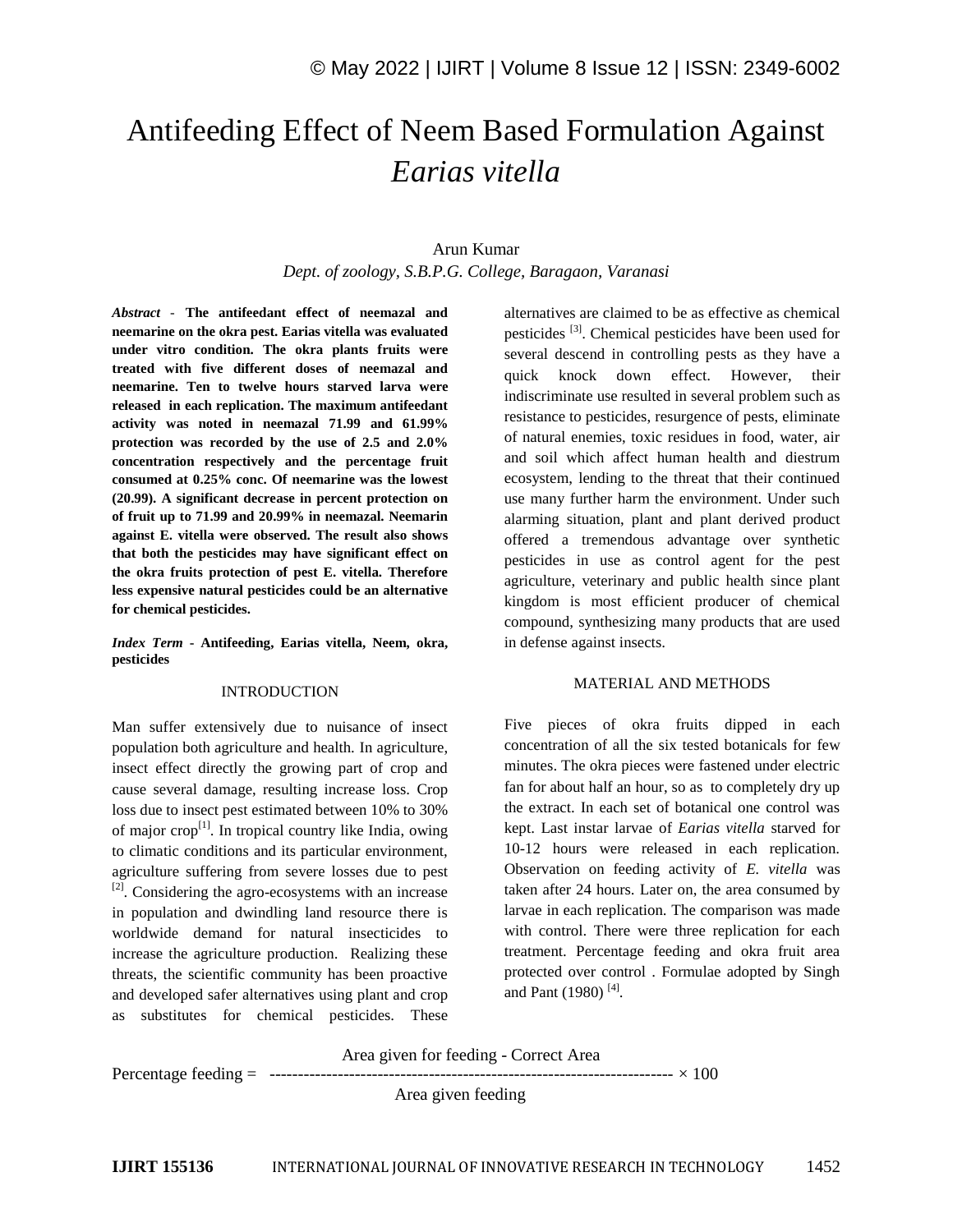# © May 2022 | IJIRT | Volume 8 Issue 12 | ISSN: 2349-6002

| Percentage protection $=$                                                       | Percentage protection - Percentage protection<br>in treatments | in control                                                             |
|---------------------------------------------------------------------------------|----------------------------------------------------------------|------------------------------------------------------------------------|
| Due to treatment                                                                | 100 - Percentage protection in control                         |                                                                        |
|                                                                                 |                                                                |                                                                        |
| Different concentrations of neem products viz.,                                 |                                                                | desired quantity of distilled water. The amounts of                    |
| neemazal, neemarine, bioneem,<br>nimbicidine and achook were prepared by adding | neemagold,                                                     | water and neem products were calculated as per<br>formula given below: |
|                                                                                 |                                                                |                                                                        |

Quantity of solution required – Percent of solution desired

Amount or test compound = ---------------------------------------------------------------------------× 100

# Strength of formulation available

The desired concentration of nimbicidin, achook, neemazal, neemarine, bioneem and neemgold were prepared at 2.50, 2.00, 1.00, 0.5 and 0.25 % from stock solution by diluting with desired amount of distilled water.

#### RESULTS

Antifeediants may prove effective as insect controlling agents if they are judously in the present study six registered commercial neem based formulations neemazal, neemarine , bioneem , neemgold ,nimbicidine and achook were used for evaluating their effectiveness as antifeedant against okra pest E.vitella the results of the experience revealed that neemazal has shown best performance against the test insect E.vitella and manifested 74.24 At higher conc.2.5 It was closed followed by neemarine (70.86), neemgold (63.5), bioneem(66.22) and nimbidicine (61.29) which were intermodiany in efficacy (table1).Besides achook was found to exhibit antifeeding efficacy in terms of protection to the 55.60% (table2).Neemazal ,the antifeeding effect of neemazal are dipected in table 2. It is clear from table that 71.99 and 61.99 % protection was recarded by the use of 2.5 and 2% conc. The lower conc. Of 1% resulted in 54.20 protection . While 34.39 and 23.40% have observed in case of 0.5 and 0.25 % respectively. The percentage fruit area consumed at 2.58% conc. Was 25.65 % and it was followed by 34.20%. In case 2. 00 % conc. The lowest conc. of neemazal (0.25%)showed (70.39%) consumption and interest of the concentrations there were intermediatory results . All the conc. Tested proved superior to the control table 1.

Table 1: Antifeeding effect of Neem based pesticides against *E. vitella*.

| Conc.        | Neemazal |       | Neemarine |       | Bioneem |       | Neemgold |       | Nimbicidine |       | Achook |       |
|--------------|----------|-------|-----------|-------|---------|-------|----------|-------|-------------|-------|--------|-------|
| Used. in $%$ |          | **    | $*$       | **    | $*$     | **    | *        | **    | *           | **    | *.     | $**$  |
| 2.50         | 25.65    | 74.24 | 29.02     | 70.86 | 33.17   | 66.22 | 36.33    | 63.56 | 38.58       | 61.29 | 40.92  | 59.06 |
| 2.00         | 34.20    | 65.16 | 38.10     | 61.79 | 41.50   | 58.37 | 42.86    | 57.01 | 45.13       | 54.75 | 46.44  | 54.44 |
| 1.00         | 41.91    | 57.95 | 44.01     | 55.66 | 47.52   | 52.37 | 49.51    | 50.34 | 51.77       | 48.7  | 54.00  | 46.25 |
| 0.5          | 59.61    | 39.50 | 62.62     | 37.27 | 64.93   | 34.98 | 66.06    | 33.83 | 68.26       | 31.62 | 70.49  | 29.37 |
| 0.25         | 70.49    | 29.39 | 73.67     | 27.22 | 74.13   | 25.75 | 76.39    | 23.50 | 78.62       | 17.15 | 79.74  | 20.14 |
| Control      | 92.26    | 7.61  | 92.26     | 7.61  | 92.26   | 7.61  | 92.26    | 7.61  | 92.26       | 7.61  | 92.26  | 7.61  |
| $S.E(m)$ ±   | 3.27     | 3.36  | 3.20      | 3.11  | 2.82    | 2.85  | 2.57     | 2.58  | 2.45        | 2.45  | 2.35   | 2.19  |
| $C.D.$ at 5% | 7.13     | 7.37  | 6.98      | 6.78  | 6.14    | 6.22  | 5.61     | 5.63  | 5.35        | 5.35  | 5.13   | 4.77  |

Figures in paraentheses are in angular transformed values.

\*Mean feeding %

\*\*Mean protection %

Table 2: Percent protection antifeeding effect of Neem based pesticides against *E. vitella* on okra fruits.

| Used.<br>in $%$<br>Conc. | Neemazal | Neemarine | D <sup>'</sup><br>B <sub>10</sub> neem | Neemgold | .<br>$\mathbf{v}$<br>Nimbicidine | Achook |
|--------------------------|----------|-----------|----------------------------------------|----------|----------------------------------|--------|
| 2.50                     | 1.99     | 68.29     | . 70<br>63.7                           | 60.39    | 57.99                            | 55.60  |
| 2.00                     | 61.99    | 58.40     | .7c<br>54.7U                           | 52.29    | 50.90                            | 50.50  |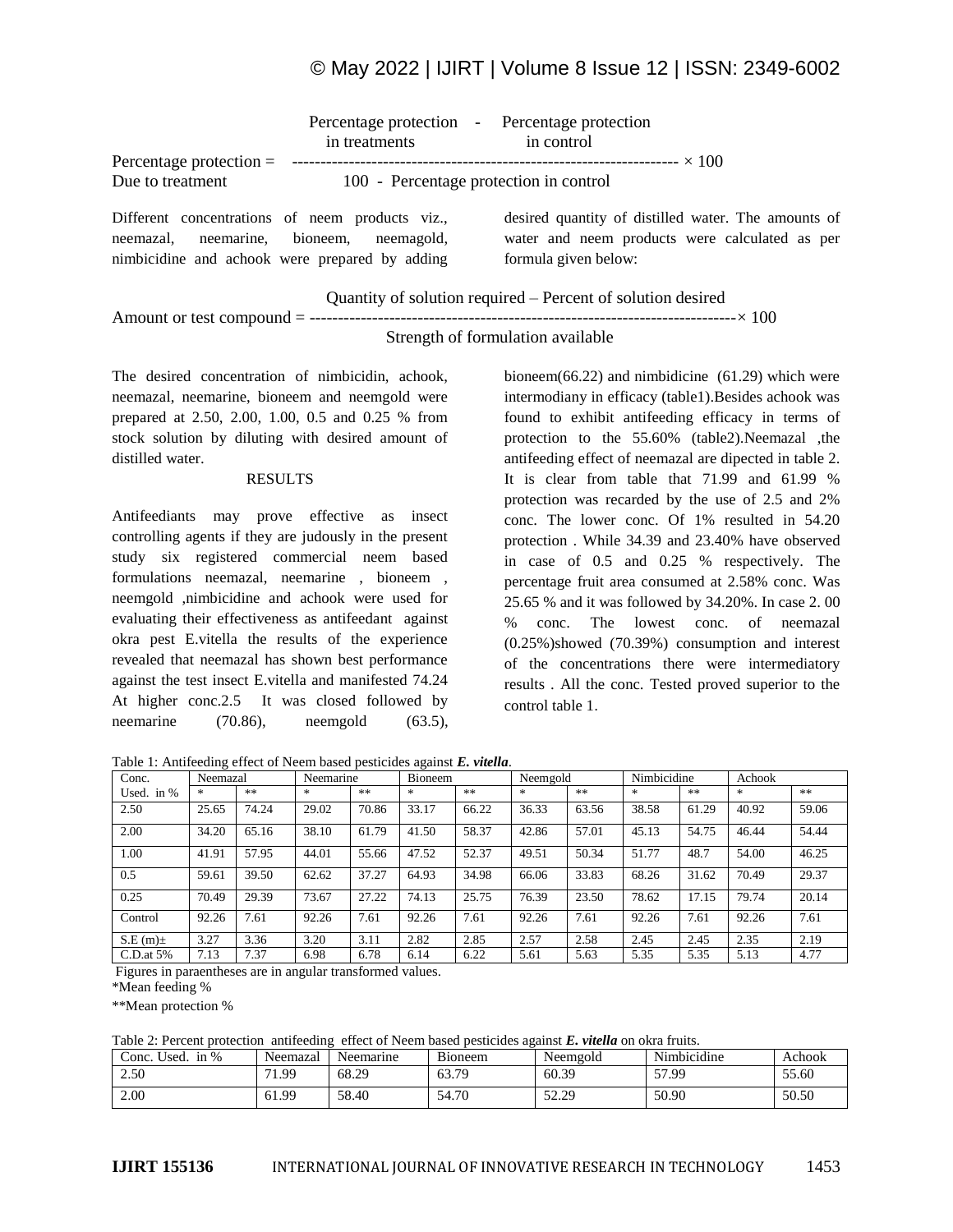| 1.00         | 54.20 | 51.79 | 48.20 | 46.09 | 43.69 | 41.19 |
|--------------|-------|-------|-------|-------|-------|-------|
| 0.5          | 34.49 | 32.00 | 29.39 | 28.20 | 25.80 | 23.30 |
| 0.25         | 23.40 | 20.99 | 19.39 | 16.99 | 14.59 | 13.39 |
| Control      | 0.00  | 0.00  | 0.00  | 0.00  | 0.00  | 0.00  |
| $S.E(m)$ ±   | 1.66  | 3.29  | 1.94  | 1.99  | 1.66  | 1.66  |
| $C.D.$ at 5% | 3.63  | 7.15  | 4.23  | 4.35  | 3.63  | 3.63  |

Figures in pararentheses are in angular transformed values.

Neemarine: Table 2 that the neemarine formulation of Neem has infested the best performance as antifeedent and gave 68.29 and 58.40 percent protection against larvae E.vitella at 2.50 and 2.00 % concentration, whereas its other lower concentrations i.e. 0.5 and 0.25 % elicited 32.00 and 20.99 percent protection. The percentage fruit area consumed at 2.50 % concentration of neemarine was lowest (29.02%), followed by 38.10 % in cas of 2.00% concentration. The lowest concentration of neemarine (0.25%) has shown 73.67% consumption and the rest of the concentrations behaved intermediary ( Table 1).

Bioneem: The three higher concentration i.e. 2.50, 2.00 and 1.00% proved effective and resulted in protection of 63.79, 54.70 and 48.20 % leaf area from consumption of larvae of E. vitella.

Neemgold: Table 2 revealed that neemgold at 2.50, 2.0 and 1.00 % conc. gave 60.39, 52.29 and 46.09 percent protection of fruit area against E. vitella respectively. The rest of the conc. (0.5 and 0.25%) protect 28.20 and 16.99 percent fruit area. The conc. of 2.50% resulted in36.3% feding of fruits, whereas the lowest conc. (0.25%) elicited 76.39% consumption of fruit area. Nimbicidine: As per table 2. It is apparent that 57.99 and 50.90% protection of fruits was observed against E. vitella. When they were treated with 2.50 and 2.00% . The minimum consumption of okra fruits to the extent of 38.58% was noted at 2.50% conc. of the nimbicidine . Achok: It is evident from the table 2 that 2.50% dose of achook resulted in 55.60% followed by 50.50% protection of fruits at 2.00% conc. The percent area consumed at 2.50% conc. was lowest (40.92%) followed by 46.44% consumption at 2.00% conc..

### DISCUSSION

The result of present experimentation of antifeedants may be compared with the work of Raman et.al. (1992) who have obtained antifeedant indices of 73.3, 60.0, 86.7 and 63.6% by using three day old larvae of E. vitella at respective concentration of 0.5. 1.0, 2.0 and 3.0% of achook. Similarly we also got promising antifeedant effectiveness of neemazal at 2.5 and 2.0 % concentration which registered mean % protection to the value of 74.24 and 65.16 % against E. vitella. The highest concentration of 2.5% neemazal exhibit 71.9% where as just double concentration to the level of 5% concentration of neemark gave 86% antifeedant activity in case of Spilosoma oblique as reported by Bathal and Singh (1994)Thus , it focuses the antifeedant activity of the neem based formulation and both outcome are similar and same line of action. Mahapatra et. al. (1995) also reported similar antifeeding result by use of solvent extract of neem seed kernel against Spodoptera litura. 0.1 % conc.of solvent resulted prevention more than 70% in cauliflower damage by S. litura. Chandel and segar (2018) attributed the antifeedant effect of their experimental neem based insecticides viz. azadirachtin, bioneem, econeem, neemazal, neemarine, nimbicidine, azadirone and nemgold. Neemazal(Azadirachtin 1%) was effective against Tetranychus urticae on okra (Kumaran and Douressamy 2007). Among neem formulation, nimbicidine produced highest fruit yield with les pod damage. Karem and Khalid(2017) the antifeedant activity of nimbicidine  $(0.03\%)$  against  $4<sup>th</sup>$  instar larvae S. littoralis. The view that antifeedant activity was dose dependent against E. vitella when they were fed neem formulation treated fruits at the conc. of 2.5-0.25%. Dubey et. al.(2010) have ben reported as insect , neem based pesticides, repellants, antifeedent, ovicides, oviposition deterrent.The neem based pesticides (achook ,nibicidine, bioneem, neemgold, neemark, nimbitor 0.5%) is suppressing the infestation of fruit and shoot borer in okra.